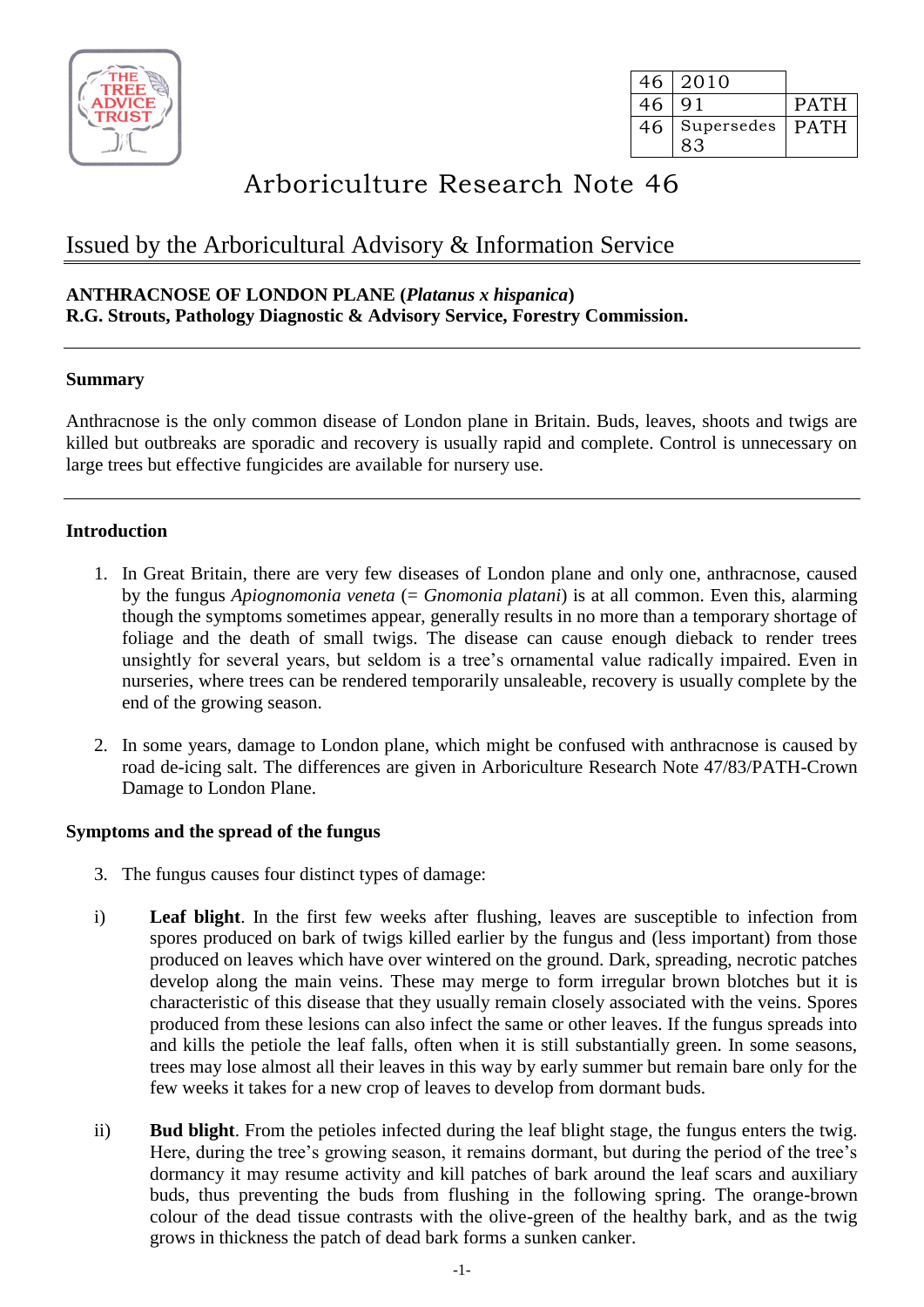- iii) **Twig blight**. If, instead of causing a localised canker encircling and blighting the bud, the fungus spreads right round the twig, the distal portion of the twig dies. Cankered and dead twigs persist for some years as evidence of earlier attacks.
- iv) **Shoot blight**. In the spring, scattered new shoots, which may have reached a considerable length, suddenly wilt, brown and die, as if killed by frost. The partially expanded leaves tend to be retained. In severe cases the damage remains very conspicuous until the browned, withered leaves and shoots are concealed by a new flush of healthy foliage. Although any shoots which develop from twigs, which were girdled by the fungus during the winter will soon die, the most severe outbreaks of shoot blight appear to occur where the fungus has over wintered harmlessly in the bark at the base of buds only to grow into and kill the expanding shoots in spring.

# **The fungus**

4. The disease us caused by a fungus belonging to the taxonomic group called ascomycetes. It produces spores both vegetatively (conidia) and as the result of sexual activity (ascospores). The names of both states have changed many times according to mycological and pathological understanding and to comply with the *International Rules of Botanical Nomenclature*. Similar anthracnose diseases to the one on plane are caused by similar fungi on various other broadleaved trees. Mycologists have tended to look on all these species as one and the same as they are difficult or impossible to separate on morphological grounds. In this view the name currently favoured is *Apiognomonia errabunda.* However, as some of these fungi are host specific (e.g. the plane fungus will not infect oak) pathologists tend to prefer to retain different names for the forms on different hosts, and according to this view the plane fungus is named *Apiognomonia veneta*. In either view the conidial state is agreed to by a *Discula* species but no valid specific epithet has been allotted to it. There are innumerable synonyms, among the commonest being *Gnomonia platani, G. veneta,* (perfect state), *Gloeosporium nervisequum* and *Discula platani* (imperfect state).

#### **Conditions favouring the disease**

- 5. The prerequisites for severe leaf *blight* outbreaks in London plane are not fully understood. Since late in the last century, researchers have attempted to infect leaves with spores but often with little success, even on the very susceptible *P. occidentalis.* Often wounds have appeared to be necessary to allow infection but in recent years *P. occdentalis* has been readily infected provided that leaves have been kept wet for up to 28 hours, temperatures maintained at least 15 ºC and sufficiently high concentrations of spores used.
- 6. The extent to which the fungus can spread through the bark to cause *bud* and *twig blight* is determined by the occurrence of periods of weather warm enough to stimulate the fungus into growth while the tree is dormant.
- 7. *Shoot blight* develops when, during the two weeks following bud burst, cool weather prevails and temperatures are conducive to rapid growth of the fungus while allowing only slow growth of the shoots.

#### **Host susceptibility**

8. In its native North America, *Platanus occidentalis* is very susceptible to anthracnose and this perhaps accounts for the tree's rare occurrence in Britain today. Most accounts agree that *P.orientalis* is much less susceptible. London plane (*P. x hispanica*), being a hybrid between the two, has clones which vary widely in susceptibility but it is generally much less susceptible than *P .occidentalis*.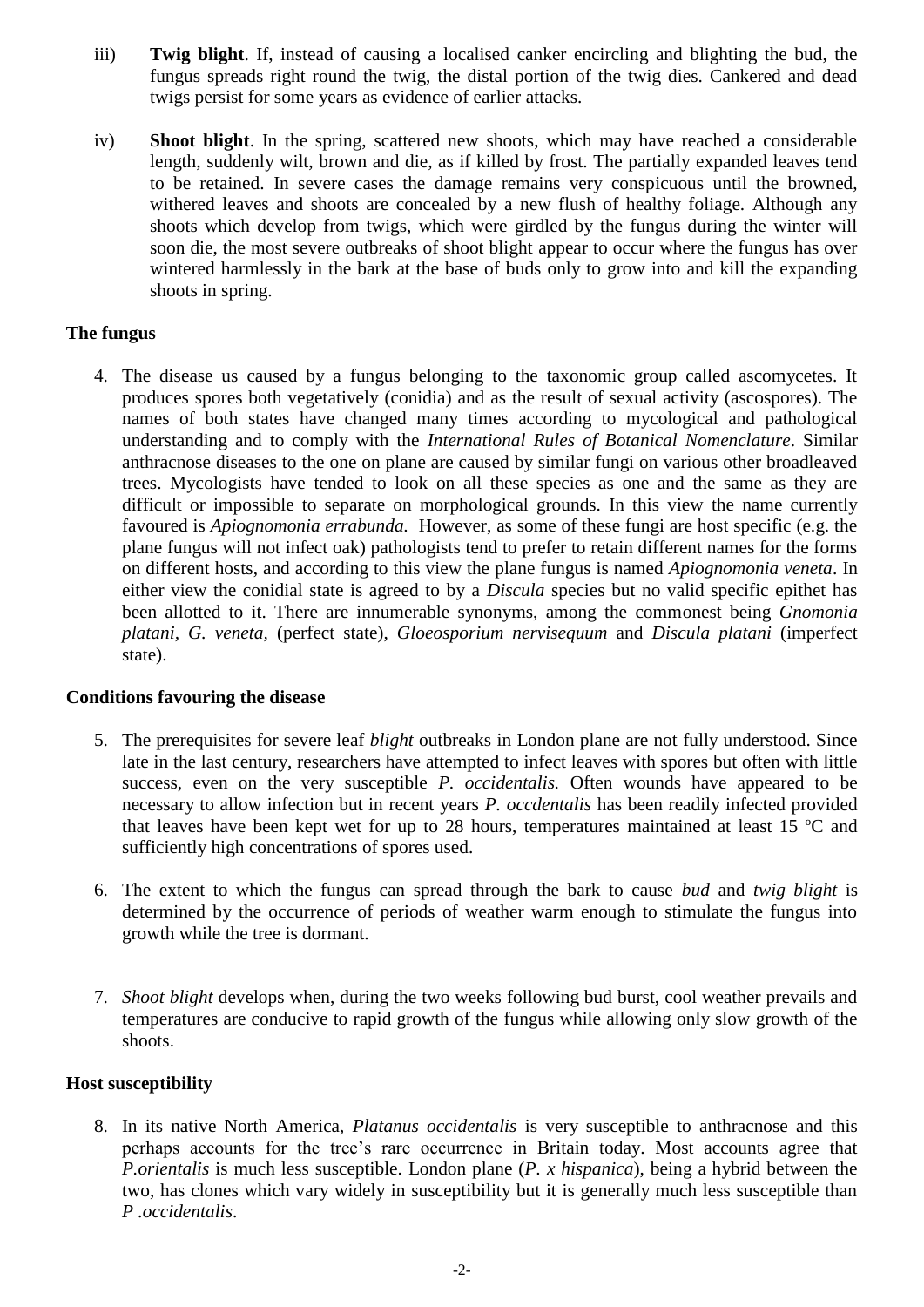9. In the USA, clonal selections and new crosses have produced named London plane clones which are resistant to the disease. Among these are 'Bloodgood', 'Columbia' and 'Liberty', but none of these appeared to be available in Britain (Sinclair et al, 1987).

# **Control**

- 10. Because of the sporadic nature of serious outbreaks, the rapid recovery which otherwise healthy trees make, and the negligible long term impact that the disease has on London plane, it is unnecessary to control the disease on existing specimen trees. Nevertheless, in order to avoid unsightly outbreaks, it would be worthwhile planting resistant clones if these become available, or to plant the Oriental plane (*P. orientalis*) where this is in other respects a suitable choice.
- 11. All the while susceptible clones continue to be propagated, it may be necessary to control the disease in the nursery. In experiments benomyl<sup>1</sup> has given good control of the leaf blight stage of this disease.

Mix 100 grams of product in 100 litres of water and apply to wet both leaf surfaces at high volume (over 700litres per hectare).

The first application should be made at bud burst. Continue at 2 week intervals until early June.

Control is likely to be enhanced if any infected tissue (cankers, dead buds, shoots and twigs) is pruned out and burnt prior to spraying.

*When using a fungicide always read carefully the manufacturers instructions on the label (including any accompanying leaflet) and apply the chemical for the use, at the rate and by the method recommended, paying particular attention to aspects of safety.*

Suggested further reading:

Sinclair, W.A., Lyon, H.H., and Johnson, W.T. (1987). Sycamore anthracnose. In, *Diseases of trees and shrubs*, Cornell University Press.

Published by: June 1991

Arboricultural Advisory and Information Officer Alice Holt Lodge Wrecclesham Farnham Surrey GU10 4LH

Revised with minor alterations May 2010

# **NOT TO BE REPRODUCED WITHOUT THE PUBLISHER'S PERMISSION**

# **© Crown Copyright 1991**

The Arboricultural Advisory and Information Service provides advice and information about trees based on research results and experience, both national and international, to arboriculturists, landscape

l <sup>1</sup> The current status under the *Control of Pesticide Regulations 1986* of any fungicide must be checked before it is used.